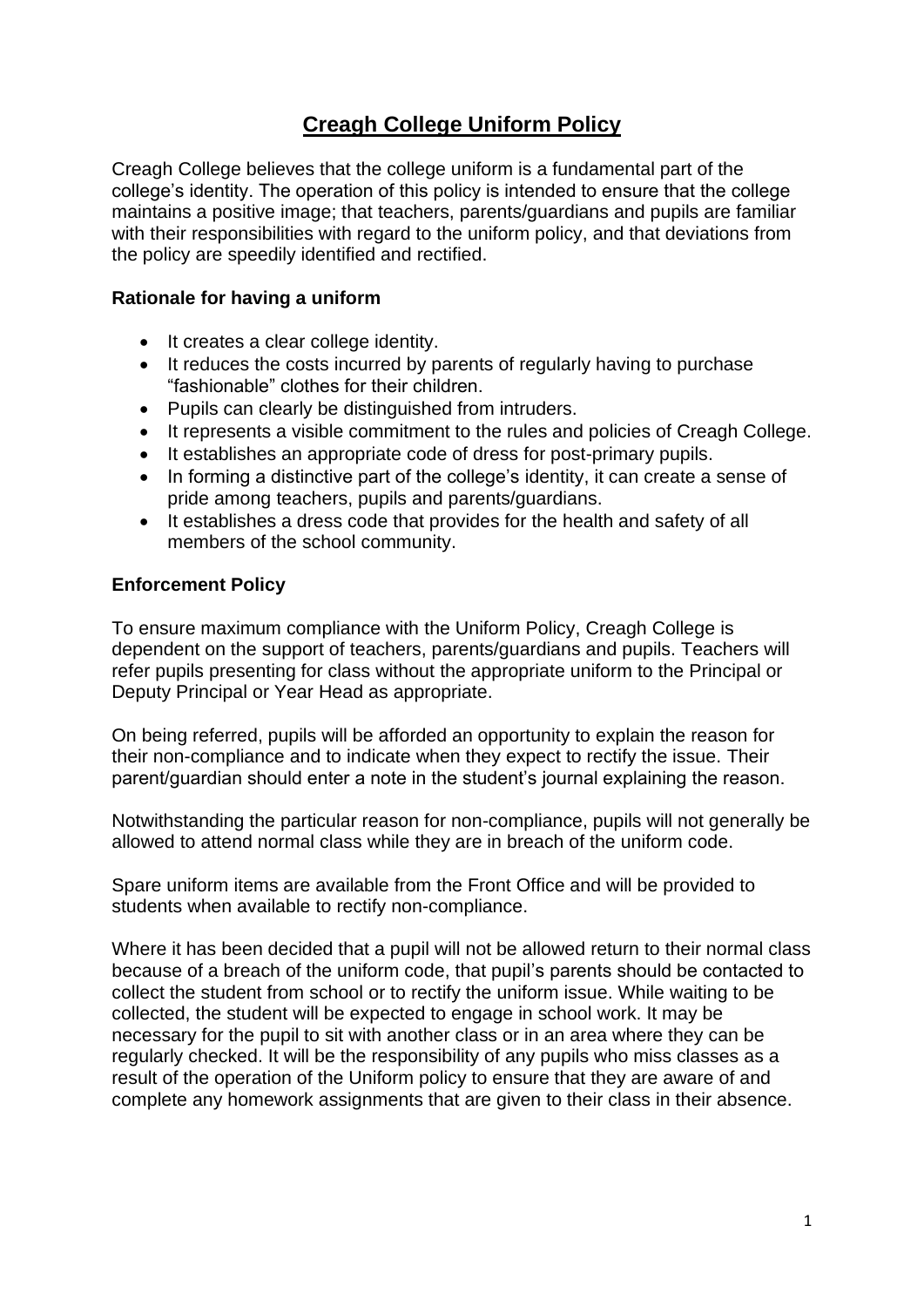In certain circumstances, the Principal or Deputy Principal or Year Head may decide that such pupils should attend their normal classes. Such circumstances may include:

- Situations in which non-compliance with the uniform code is beyond the control of the pupil and/or their parents/guardians.
- Situations in which the pupil's class are involved in activities that form an essential part of the state examinations process.

Persistent disregard for the uniform policy will be addressed through the code of behaviour.

#### **Physical Education and Sports Activities**

For their own safety and the safety of others, all pupils must wear appropriate gear while participating in P.E. and sports.

When participating in sports that require particular items of protective clothing or gear (eg. shinpads, gumshields or helmets) pupils must wear said item(s).

Pupils who present in unsafe/unacceptable gear, will not be allowed participate in the PE class or sporting activity in question.

Pupils will not be allowed to participate in PE classes or sporting activities while wearing their college uniform.

**P.E Uniform :** It is compulsory for all students (from first to fifth year, 2021/2022) to wear the school sports gear on their PE days. This consists of a school crested quarter-zip, a school crested tracksuit bottoms and a school crested training jersey. Runners must be worn inside and football boots are recommended for use on the outdoor sports fields. A teacher in charge of an extra-curricular sport may give permission for team members to wear the official school tracksuit on the day of a game/event, when they are representing the school. The school tracksuit and P.E. shirt can be purchased by following the link to the online Bodibro store on our school website.

#### **Uniform**

The college uniform is a symbol of our college to all who see our students as they come and go from college.

For all pupils: The official college jumper, which is a black v-necked jumper with a red stripe at the collar.

> Creagh College has an official school jacket available from local suppliers. The jacket was designed and introduced following extensive discussions between Parent and Student Councils and school management. If a student is wearing a jacket to school it must be the official Creagh College jacket.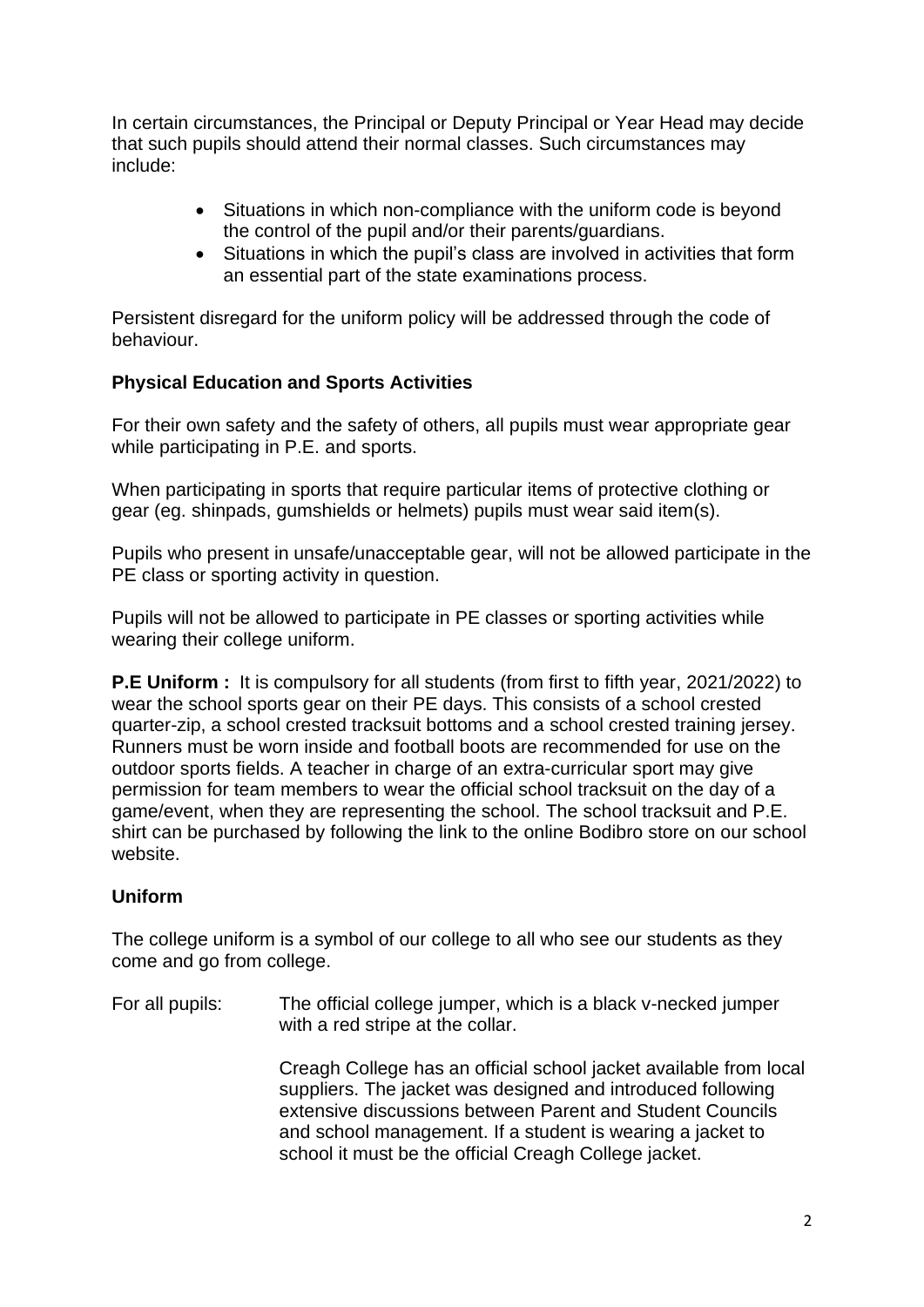For boys: A standard white shirt with collar (not a polo or t-shirt). Grey trousers – must be full length. Black shoes. Black runners are not acceptable. (See Appendix A) Black or grey socks.

### N.B. All items of clothing and equipment to be clearly marked.

### The school does *not* take responsibility for missing items of uniform.

For girls: A white blouse with "revere" collar. The official college uniform skirt (black, white and red tartan), OR, standard uniform grey trousers<sup>1</sup>. Skirt length should be below the knee. Black shoes. Black runners/boots are not acceptable. (See appendix B) Black tights or, black or grey socks.

Supplier: All uniform items are available from Funge's, Main Street, Gorey and Leddy's Uniforms at Sally West, Main Street, Gorey.

#### **Guidelines for jewellery, hair-style and make-up**

One small ear ring in each ear are permitted. Large ear rings are not allowed for health and safety reasons.

Other visible body piercings are not allowed, e.g. tongue/eyebrow/nose etc.). Covering such piercings with a plaster or by other means will not be permitted.

A student who is unable to remove a piercing for any reason will be given one school day to rectify the situation after which they will not be allowed attend school until the piercing is removed.

Hair must be neat and tidy at all times.

Overly flamboyant hair colours or styles are not permitted.

Flamboyant and/or heavy make-up is not permitted.

#### **Clothing which forms part of a pupil's religious observance**

 $12$  styles of standard uniform grey trousers/slacks for girls are available from local suppliers (Hunter brand). Only these trousers are permitted.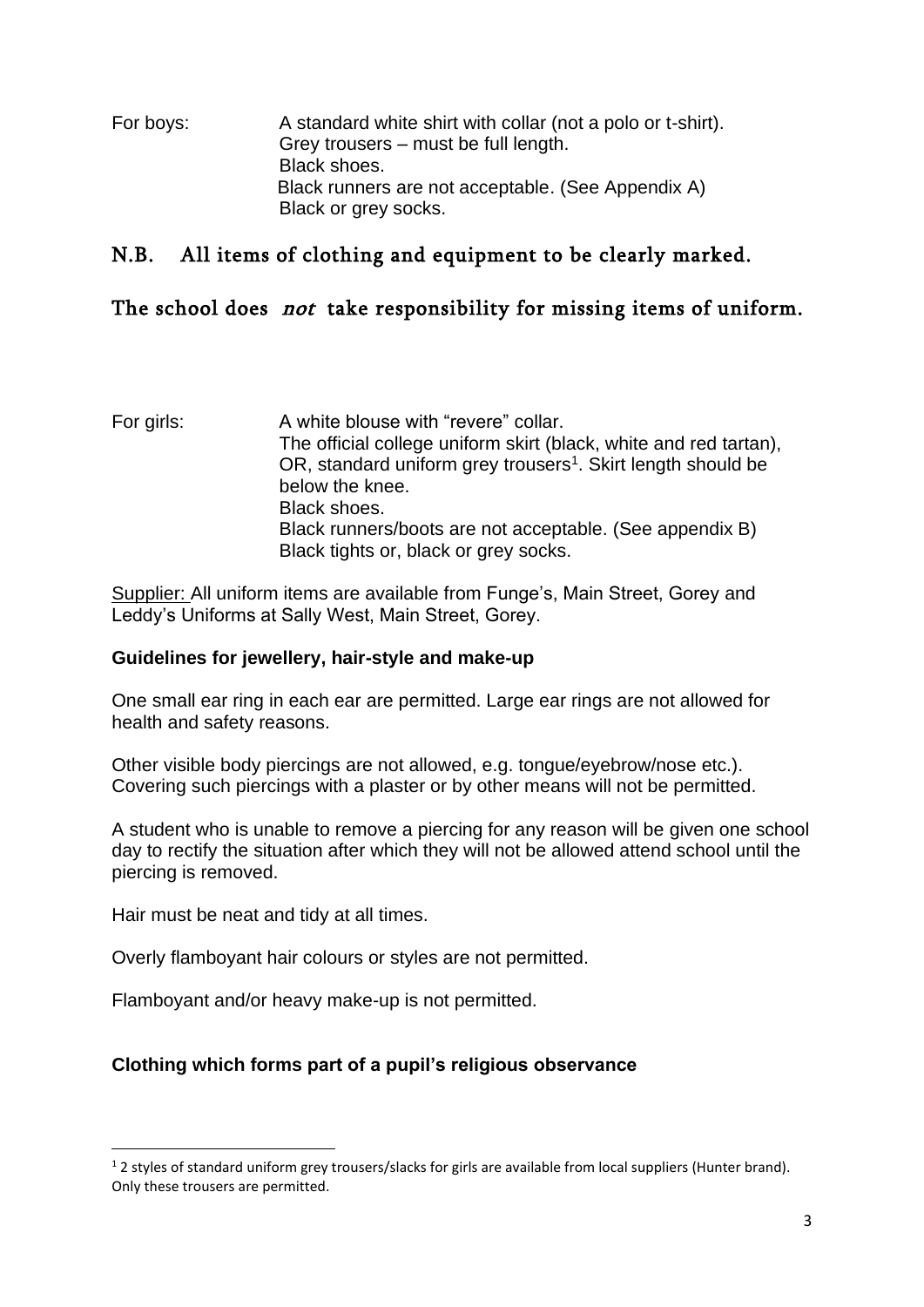Items of clothing that are required in order for individual students to comply with their and their family's religious observances will be permitted provided such items are: a) generally in keeping with the colour scheme of the college uniform, b) do not pose a health and safety risk, c) do not obstruct a facial view to the extent that proper communication between teacher and pupil is hindered.

#### **Special Occasions**

From time to time, our students represent Creagh College at events such as Debating, BT Young Scientist, Mini-Company Finals etc. On such formal occasions, students may borrow an official college blazer and necktie.

Non-uniform days are held occasionally. On such days, students are permitted to wear football jerseys, fancy dress or other non-uniform clothing depending on the particular nature of the day in question. However, school management reserves the right to send home students whose outfits on such days are deemed to be inappropriate for school (for example, overly revealing or bearing racist or offensive slogans).

#### **Discretionary powers of school management**

The school management reserves the right to adjudicate on the appropriateness of hair styles, body piercings, other jewellery, make-up, footwear, and items of clothing not specifically covered by these rules. Any such decision will be binding on the student concerned.

#### **Exemptions from Policy**

From time-to-time, students of Creagh College may request to be exempted from aspects of the Uniform Policy. This may arise because of a disability, a medical condition, or a special educational need. Such requests must be made in writing to school management BEFORE students attend school wearing non-compliant uniform items. It will be the general policy of Creagh College management to accommodate students with genuine needs in this regard while maintaining the overall integrity of the Uniform Policy. Any such arrangements entered into will be specific to that individual student and will not in any way form a precedent exempting the student body generally from the uniform policy.

#### **Uniform Policy Review**

This policy will be subject to review and amendment as the college develops and following discussions with the entire school community.

Date of ratification by Board of Management: May 17<sup>th</sup> 2021

Signed: \_Mary Farrell (Chairperson)\_\_\_\_\_\_\_\_\_\_\_\_\_\_\_\_\_\_\_\_\_\_\_\_\_\_\_\_\_\_\_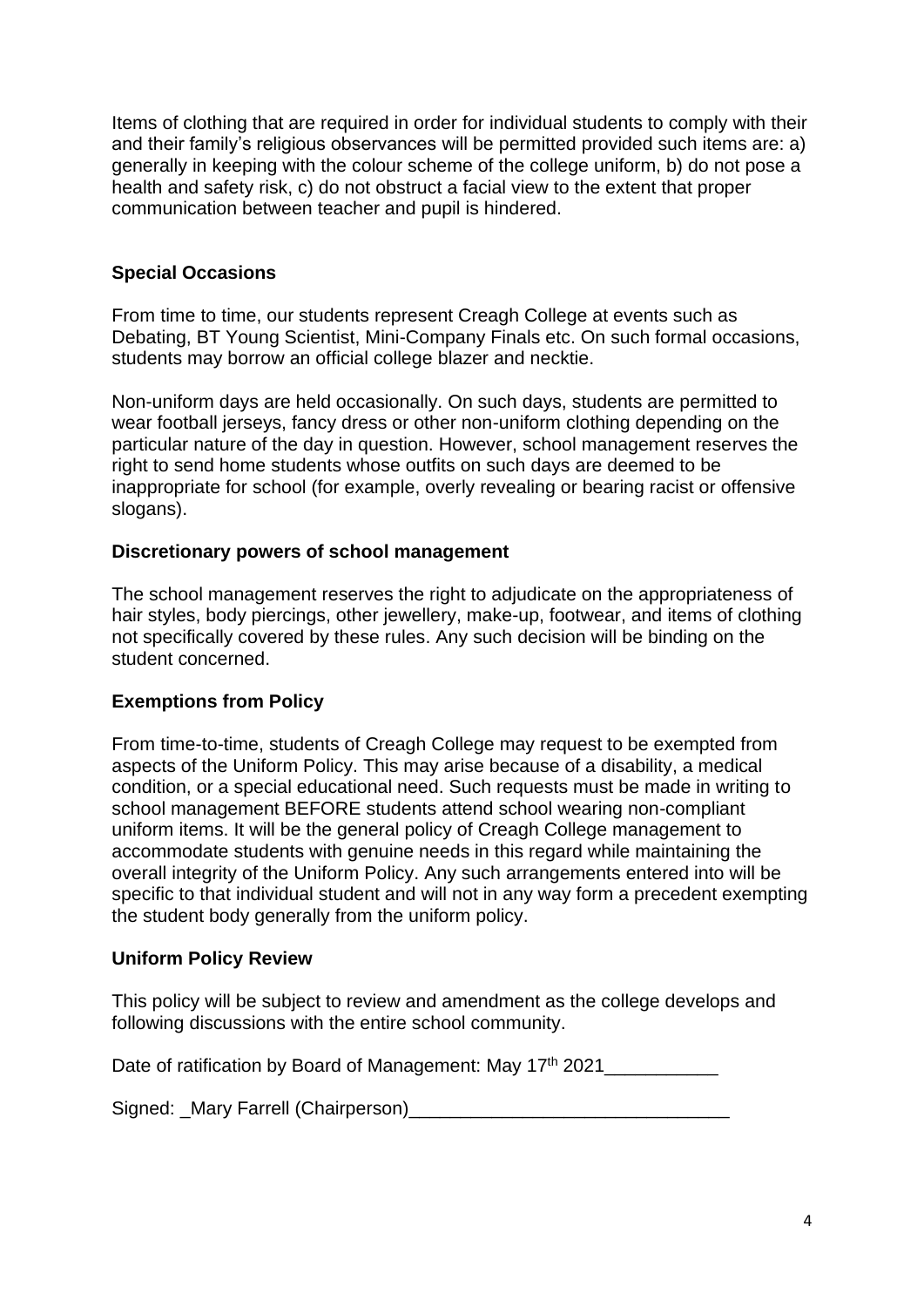### **Appendix A:** Boys Shoes

# **Acceptable**



# **Not Acceptable**